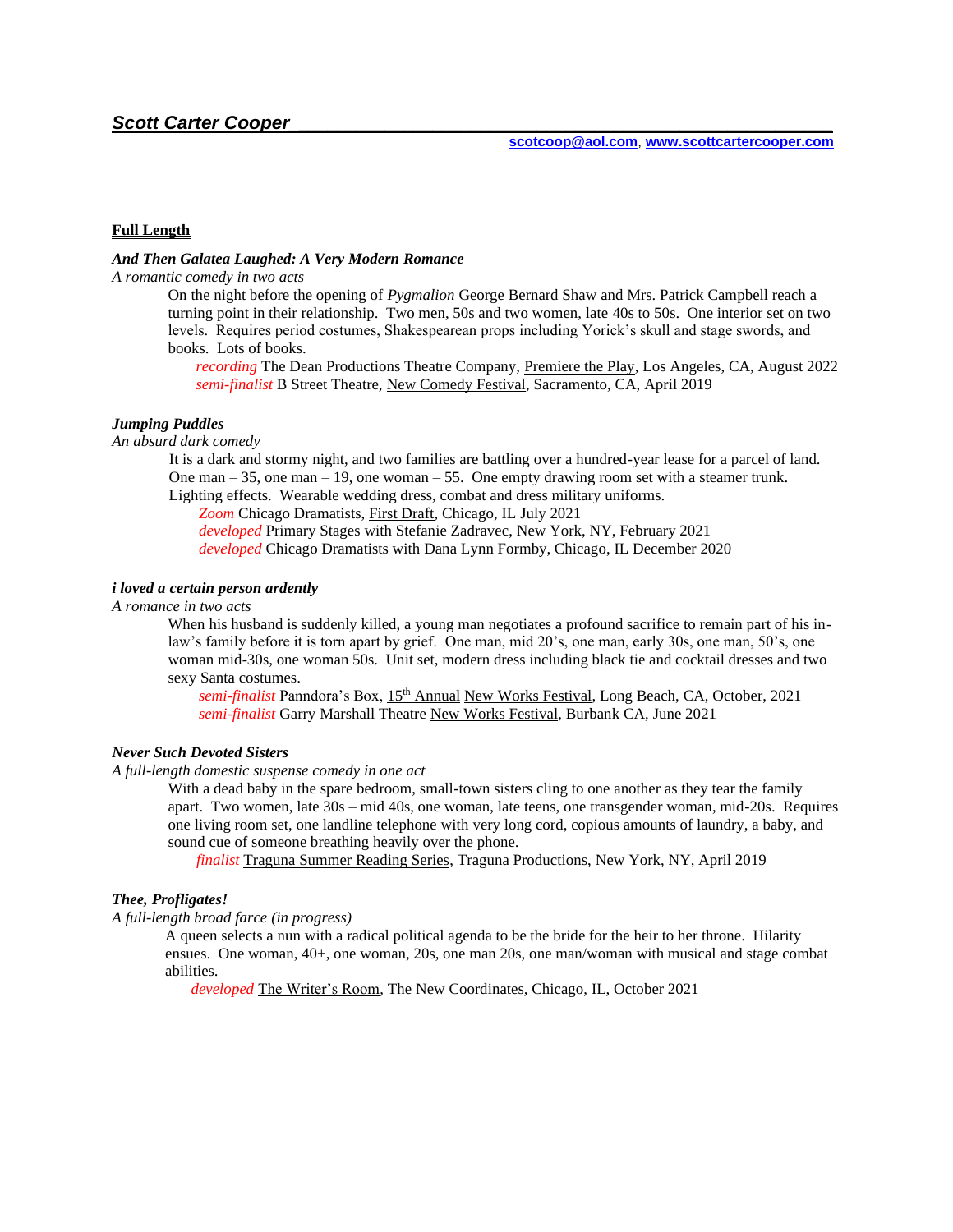### **Anthologies**

### *Toxic Masculinity*

*An anthology of short plays*

A collection of short plays about young men exploring masculinity. Four men, one woman 20s. **"Downhill"**

Ten minute comedy about the stages of life.

*read* Naked Angels Tuesdays @9U, Chicago, April 2022

# **"My Thoughts on Oscar Wilde"**

Five-minute monolog about a secret love.

*Zoom* Hear Me Out[, Some1Speaking,](https://www.youtube.com/watch?v=cXj66adnggM&list=PL8CCKf3qVLPCuqdSfC8bpnWA5i2mI2cxL&index=5) dir: Suzanne Bachner, October 2021

### **"Boys Will Be Boys"**

Twenty-five minute comedy about becoming a man in today's society.

*read* Naked Angels Tuesdays@9, Chicago, April 2022

### **"Confession"**

Ten-minute drama about loss and revenge.

*read* Naked Angels Tuesdays@9, Chicago, March 2022

# **"The Marrieds"**

Ten-minute comedy about the battle of the sexes.

*Zoom* Naked Angels Tuesdays@9, Chicago, October 2021

## **"The Black and White Ball"**

Truman Capote hosts a cocktail party for James Baldwin, John Wayne, Tallulah Bankhead and Rock Hudson before his famous Black and White Ball.

*read* Naked Angels Tuesdays@9, Chicago, March 2022

## *The Morning Glory Stories*

### *An anthology of six short one acts*

During the depths of the Great Depression, the women of Morning Glory, Iowa either work to maintain their isolation from the turmoil of the world writ large, or to break free from it. Fifteen female roles, ages 20-70. Doubling possible. Depression-era costuming, including a period wedding dress. Simple unit set and lighting effects.

*Zoom* Bay City Players, Bay City MI, September 2020

*recorded* Flash Radio Theatre, Chicago, IL January 2020

*"***Novena"** *-* Two young women meet on a train trestle over a small river and discuss the cosmos.

**"By Hook or By Crook"** – A woman deals with an unplanned pregnancy.

### **"The Girls of the Club Café"** – A mother's plans for her daughter's future include opening a café but the daughter has other ideas.

**"Over the Edge"** - Three small-town women gossip about ways to make money and an infidelity. *produced* What's On Tom Shame, Kilkenny, Ireland, September 2019

*semi-finalist* Dubuque Fine Arts Players 42nd Annual One-Act Competition, Dubuque, IA June 2019 **"Stoned"** – Two women go to the local cemetery to pay their respects to a recently deceased friend. *[Zoom/](https://www.youtube.com/watch?v=kwwpGFCWcG0&t=26s)Winner, Best Play* Equity Library Theatre New York, dir: Dakota Pariset, March 2022

**"Catching Moonlight in a Sparkling White Dress"** – A woman jilts her fiancé and hops a train.

#### **Ten-Minute**

#### **"The Donor Class"**

*A ten-minute absurd drama*

A couple who decides they don't want any more children go to a clinic to contribute the woman's reproductive organs. One woman, early 30s, one man, early 30s, one doctor, any gender. *produced* The Lightbulb Factory, Short Circuit, dir: Dakota Pariset, Chicago, April 2022

*Zoom* Bay City Players [A Night of Short Plays,](https://www.facebook.com/BayCityPlayers/videos/605733090109064) Bay City MI, September, 2020

*finalist* Avante Garage Town Hall, Los Angeles, CA, October 2019

*produced* NoMads Art Collective Sparks: Ten-Min Lab Dir Christina Casano Chicago, October 2019 *produced* NyLon Fusion Making Sense Festival Dir: Gregg Pica NY, NY, March 2019

*winner/produced* Bismarck State College Ten Minute Competition, Bismarck, ND, March 2019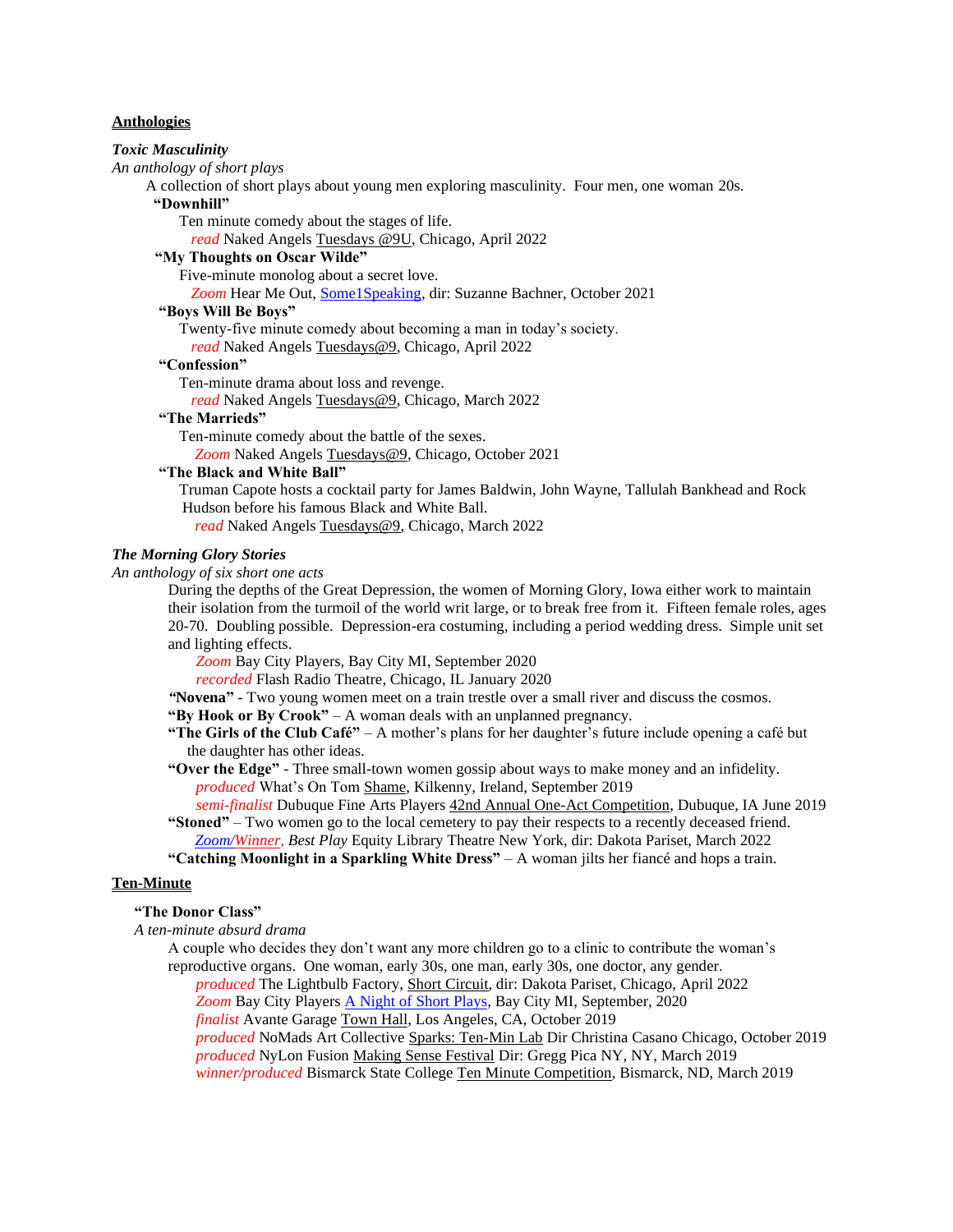## **"Leading Players"**

*A ten-minute comedy*

Two actors meet at an audition for an upcoming production of *Hamlet* and try to convince each other of their success. Two men, one woman, 20s. Bare stage.

*produced* Rhino Theatre Group, Pompton Lakes, NJ, July 2022 *finalist/published* Centers for the Arts 2022 Stage It!, Bonita Springs, FL, March 2022 *Zoom* Bay City Players [A Night of Short Plays,](https://www.facebook.com/BayCityPlayers/videos/605733090109064) Bay City MI, September, 2020 *finalist* Silverthorne Theater Company, Short & Sweet Festival, Turner Falls, MA November 2019 *semi-finalist* Here We Go, A Site-Specific Live Festival, New York, NY, September 2019 *Spotlight Award* True Acting Institute *Best Ten-Minute Plays 2018,* 2018

### **"Cookie Eatin'"**

### *A ten-minute comedy*

As The Pandemic comes to an end, a wealthy person decides to take in an animal in need of a home to welcome home a prodigal son and help a homeless person. Three actors of any age, gender or ethnicity. *published* American Blues Ripped Festival, Chicago, IL June 2022

### **"The Mantrap"**

*A* t*en-minute comedy*

A woman goes to her favorite beauty salon for the first time as the Covid pandemic wanes in preparation for a romantic rendezvous, only to discover that she is the salon's final client. One man, 30s, one woman 60+. Two wigs.

*published* American Blues [Ripped Festival,](https://americanbluestheater.com/2021/06/01/2021-the-ripped-festival/) Chicago, IL June 2021

## **"Pleasure to Serve"**

*A ten-minute Zoom comedy*

Three restaurant servers work with a new order system during a weekend brunch rush. Three men, 20s, one man, 40s. To be performed on meeting platform with a chat function.

*Zoom* Chicago Dramatists Network 10-Minute Play Festival, dir: Dana M. Pellebon, June 2021

## **"Weather or Not"**

*A ten-minute comedy*

 Dionysus, The Archangel Gabriel, and Benjamin Franklin go to the North Halsted Market Days to determine if the human race is worth saving. Three men, 20s, any race, One man, 60s.  *produced* The Sixth Festival, dir: Patrice Egelston, June 2021

#### **"What's Up Duck"**

*A ten-minute absurdist comedy*

 A person trying to escape the madness of the modern world hibernates in a cave with a duck. Both characters can be played by any gender, age. Requires a table, eight sunflower seeds, an orange, and a red light.

 *published –* [Fleas on a Dog,](https://fleasonthedog.com/) July 2021  *Zoom* KrisP Productions The Village – a Zoom Festival, Hong Kong, July 2020

### **"Zoe, Dei, Bees"**

 *A ten-minute light drama*

A privileged boy wanders into an abandoned church with the cremated remains of his best friend, while a church elder readies the church for sale. Both seek God. One person (male or female), 40s to 70s. One boy looks 13 but mature subject matter requires older actor. Requires a bare stage, a box, and basic lighting effects

*Zoom* Crafton Hills College, New Works Festival, Yucaipa CA, May 2021 *published* (excerpt) Smith & Kraus, Best Men's Monologues 2021, August 2021 *produced* The Artistic Home, Cut to the Chase, Chicago, IL, dir: Alexander McRae, August 2019